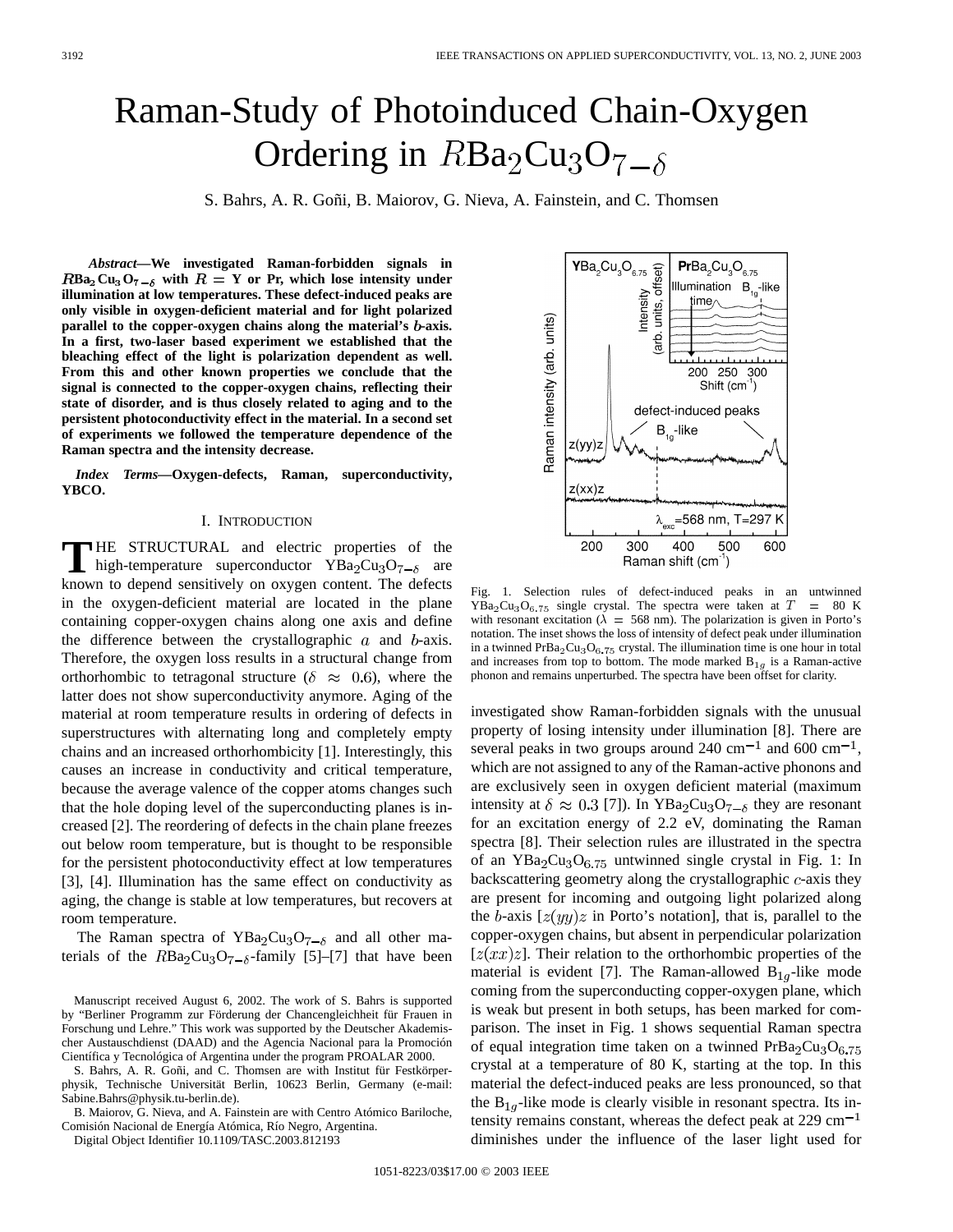Raman excitation, i.e., it "bleaches." Like the persistent photoconductivity the intensity loss is stable at low temperatures, but recovers to its original value at room temperature. Another similarity is the time dependence of the two effects: neither follow a simple exponential rule, but can be described using a stretched exponential function [5]. Taking these similarities into account we have proposed [5] that the two effects have the same origin, namely the light-induced reordering of the oxygen atoms into patterns with longer chains. On the one hand, the longer chains change the average valence of the copper atoms and thus the hole doping level of the superconducting planes. On the other hand, the Raman signal decreases in intensity proportional to the defect-density.

We conducted two sets of experiments in order to find further evidence for this model. First we analyzed the light-induced ordering and the Raman intensity in a two-color experiment on single crystals of  $YBa<sub>2</sub>Cu<sub>3</sub>O<sub>6.75</sub>$  and  $PrBa<sub>2</sub>Cu<sub>3</sub>O<sub>6.75</sub>$ , changing the polarization of the second color without altering the Raman part of the experiment. This is to determine whether not only the Raman signal, but the bleaching effect as well is polarization dependent, as Wake *et al.* have mentioned briefly [8]. In the second set we investigated the bleaching rate as a function of temperature on an  $YBa<sub>2</sub>Cu<sub>3</sub>O<sub>6.7</sub>$  ceramic sample. In a previous experiment Panfilov *et al.* [7] reported that the decay is slow for low temperatures, fast in an intermediate range and then slow again approaching room temperature. This, however, would contradict the oxygen-hopping assumption, which should speed up for higher temperatures that make movement of oxygen more probable. In fact, in our experiments the speed of bleaching increases monotonously with temperature.

## II. EXPERIMENTAL DETAILS

The YBa<sub>2</sub>Cu<sub>3</sub>O<sub>6.75</sub> and PrBa<sub>2</sub>Cu<sub>3</sub>O<sub>6.75</sub> crystals were prepared using the flux-growth technique with Yttria stabilized  $ZrO<sub>2</sub>$  trays, using the same method and proportion of  $R = Y$ , Pr in the starting composition materials as that described in Ref. [9]. No impurities were found in the crystals using energy dispersive spectroscopy with a scanning electron microscope. Special care was taken to choose  $PrBa<sub>2</sub>Cu<sub>3</sub>O<sub>6.75</sub>$  single crystals with no Y contamination from the trays. A detwinning process was performed in the  $YBa<sub>2</sub>Cu<sub>3</sub>O<sub>6.75</sub>$  crystal as described in Ref. [6]. With our growth method the pure  $PrBa_2Cu_3O_{6.75}$  crystals are normally smaller than those of  $YBa<sub>2</sub>Cu<sub>3</sub>O<sub>6.75</sub>$  and nonsuitable for the detwinning process. Our ceramic  $YBa<sub>2</sub>Cu<sub>3</sub>O<sub>6.7</sub>$ sample for the temperature dependent bleaching experiment was prepared by a solid state reaction of stoichiometrically mixed powders as described in Ref. [3]. The oxygen content reduction was performed at 507  $\mathrm{^{\circ}C}$  in an oxygen atmosphere of 14.5 mbar followed by a controlled cooling down process [10].

The samples were kept at room temperature in the dark for several weeks and then quenched from 293 K to the various low temperatures with a cooling rate of 20 K/min using an Oxford cryostat. All bleaching measurements were recorded on a previously unilluminated spot of the sample using a triple Dilor spectrometer in backscattering geometry with a nitrogen cooled Charge Coupled Device-detector. For Raman excitation the 568



Fig. 2. Decrease of the intensity of the largest defect-induced peak [(a)  $YBa<sub>2</sub>Cu<sub>3</sub>O<sub>6.75</sub>$  untwinned single crystal at 234 cm<sup>-1</sup>, (b) PrBa<sub>2</sub>Cu<sub>3</sub>O<sub>6.75</sub> twinned crystal at  $229 \text{ cm}^{-1}$ ] over illumination time at 80 K. The data has been normalized to the first data point. Raman excitation occurred with  $\lambda = 568$ nm,  $P = 5$  mW in all curves. Filled circles represent data taken with that single line. Solid lines show data taken with additional illumination with  $\lambda = 488$  nm and  $P = 5$  mW in polarization perpendicular to that of the Raman excitation line (i.e., polarization along a in  $YBa<sub>2</sub>Cu<sub>3</sub>O<sub>6.75</sub>$ ), dashed lines are used for both colors in parallel polarization (i.e., along b in  $YBa<sub>2</sub>Cu<sub>3</sub>O<sub>6.75</sub>$ , the chain direction).

nm line ( $P = 5$  mW in the two-color experiment, 6 mW in the temperature series) of an  $Ar^+$ –Kr<sup>+</sup> laser was focused on a spot of about 100  $\mu$ m in diameter. The laser light served as excitation as well as for bleaching the samples. Additional bleaching in the two color experiments was provided by the 488 nm line of an  $Ar<sup>+</sup>$  laser (5 mW) focused on the same spot. The bleaching was observed by sequentially taking spectra with accumulation times of 20, 30, 100 and 200 s in the two-color experiments, and of 5 and 10 min for a total illumination period of two hours in the temperature experiments.

### III. POLARIZATION DEPENDENT BLEACHING

In Raman spectroscopy the effect the light has on the material cannot, in principle, be distinguished from the observation. It is impossible to see the peaks without the Raman excitation line bleaching them at the same time. Furthermore, the Raman excitation laser line cannot be varied in polarization in a bleaching experiment, as the peaks are only visible for polarization parallel to the chains. In order to circumvent this we introduced a second laser with an independently variable polarization in our experiment. We set up the same Raman experiment with the resonant excitation with  $\lambda = 568$  nm at  $T = 80$  K three times, once with the Raman excitation alone, once with a second laser line (488 nm) focused on the same spot with polarization parallel to the first laser, and once with perpendicular polarization. The second color was not detected in the Raman-experiment. As the decrease of intensity becomes faster for higher illumination intensities, the two lasers together should bleach the peaks faster than one alone  $[8]$ . As can be seen in Fig. 2(a), where the corresponding curves are shown for an untwinned single crystal of  $YBa<sub>2</sub>Cu<sub>3</sub>O<sub>6.75</sub>$ , this is true for both lines in the same polarization. However, polarizing the second color perpendicular to the chains results in the same development as that of the single color experiment. So at least for the part of the effect that can be sensed by Raman, we conclude that the excitation of the oxygen atoms, enabling them to hop to neighboring places, is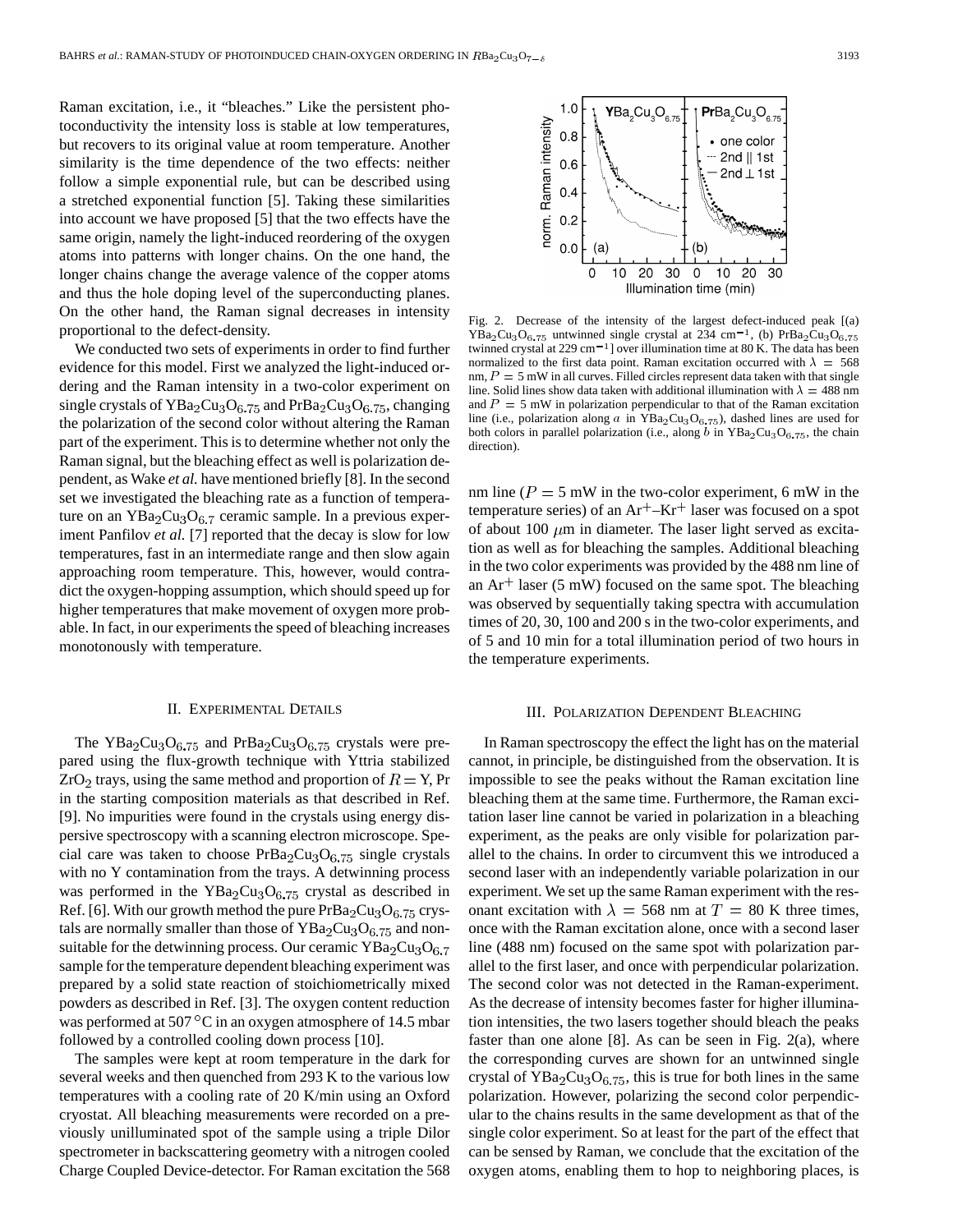

Fig. 3. Resonant Raman spectra of an  $YBa<sub>2</sub>Cu<sub>3</sub>O<sub>6.7</sub>$  ceramic sample at various temperatures. The excitation was  $P = 6$  mW at 568 nm, the integration time 2 h for all spectra except the one at 373 K (5 min). The data has been normalized to the intensity of the Raman-allowed  $B_{1g}$ -mode at 340 cm<sup>-1</sup> and offset for clarity. The inset shows the intensity of the largest defect-induced peak at  $234 \text{ cm}^{-1}$  versus temperature in the same normalization, but corrected for the energy dependence of the Bose-factor.

itself dependent on polarization. It would be interesting to find out whether the persistent photoconductivity effect shows the same property.

For the twinned  $PrBa<sub>2</sub>Cu<sub>3</sub>O<sub>6.75</sub>$ -crystal in Fig. 2(b) the situation is different: The same setup results in three very similar curves, with much smaller differences than in the untwinned  $YBa<sub>2</sub>Cu<sub>3</sub>O<sub>6.75</sub>$  sample. Again the single color curve is slightly slower than the decay obtained with both lasers polarized parallel to each other, but the perpendicular bleaching lies in between. We think that the principle reason for this difference is that the sample was twinned, so there is no macroscopic distinction between the two directions. In both directions light can cause reordering by enabling oxygen atoms to change site. In a twinned crystal both two-color curves should then fall below the single color one, which they do, although the difference in our measurements is rather small and vanishes for long illumination times. So part of the explanation is certainly that the bleaching in the more tetragonal material with  $R = Pr$  is almost one order of magnitude faster than in  $R = Y$ , while the overall signal is smaller [5]. Precise observation of the fast change in the beginning is hampered by the fact that the signal quality requires a minimum integration time.

## IV. TEMPERATURE DEPENDENT BLEACHING

Spectra taken at various temperatures on an  $YBa<sub>2</sub>Cu<sub>3</sub>O<sub>6.7</sub>$ ceramic sample under resonant excitation are shown in Fig. 3. The two groups of defect peaks around 240 cm<sup>-1</sup> and 600 cm<sup>-1</sup> (for  $T = 80$  K at 234, 265, 291, 308, 579 and 597 cm<sup>-1</sup>) are so intense that they dominate each entire spectrum, making the Raman-allowed modes at 340 and 501 cm<sup>-1</sup> (80 K) appear small in comparison. This is especially true for the low temperature spectra, where the defect-induced peaks are narrow and intense and a large number of them can be distinguished. With increasing temperature they lose intensity and become broader, making a distinction of the smaller peaks impossible. Above room temperature the tendency changes for the intensity, and an increase in comparison to the Raman-allowed modes is observed, reaching almost the low-temperature values. Raman-allowed signals from the active phonons show temperature dependent broadening, which is why they lose amplitude in the high temperature spectra. The intensity of the largest defect induced peak (234 cm<sup>-1</sup> at 80 K) normalized to that of a Raman-allowed mode ( $B_{1g}$ -like at 340 cm<sup>-1</sup> at 80 K) versus temperature is plotted in the inset to Fig. 3.

Before discussing the temperature dependence of the bleaching, we would like to comment on the observed change in overall intensity at low temperatures of all defect-induced peaks in Fig. 3. One reason for this behavior could lie in the temperature dependence of the resonance profile for the Raman scattering by the defect modes. As we show below, the hopping of the oxygen atoms after photoexcitation is a thermally activated process. At higher temperatures the movement of oxygen atoms could lead to a lifetime reduction for the intermediate electronic states participating in the resonance at 2.2 eV, which could then become quenched. Similar processes have been observed in multiple quantum wells [11]. Another important part of the intensity development is due to the bleaching itself. Within a fixed integration time different stages of bleaching are viewed for varying decay constants. We took this into account by extrapolating time dependent measurements back to the beginning of illumination using a stretched exponential function as is described in the next paragraph. We obtained roughly equal values for the initial intensity, confirming that the bleaching is largely responsible for the temperature dependence of the intensity up to ambient temperature. Above 330 K, bleaching is not detectable anymore, either because it is too fast to be observed, or because the thermal oxygen ordering and the relaxation of the bleaching are so fast that it becomes impossible to move the oxygen atoms to a nonequilibrium state (see Ref. [12] for a comparison of time constants of relaxation). Within the model of oxygen reordering the renewed increase in intensity of the defect modes above 300 K can be interpreted as more disorder at higher temperatures due to increased entropy in the chains.

Fig. 4 shows the time dependent intensity of the largest defect-peak taken from sequential Raman-spectra. According to our previous work we describe the intensity decay with a stretched exponential function as was used for persistent photoconductivity data already [5]:

$$
I(t) = I_0 \exp\left[-\left(\frac{t}{\tau}\right)^{\beta}\right] + const.
$$

where  $\tau$  is a decay constant and  $\beta$  reflects the distribution of different decay times in a heavily disordered system. By evaluating the data using these parameters, we find that the decay times decrease monotonously from  $90 \pm 20$  min for 20 K to about  $8 \pm 2$  min for 280 K with increasing temperature. The parameter  $\beta$  reflects the change in curve shape, yielding a different value for two separate regions (below 100 K  $\beta \approx 0.7$ , above 200 K  $\beta \approx 0.4$ ).